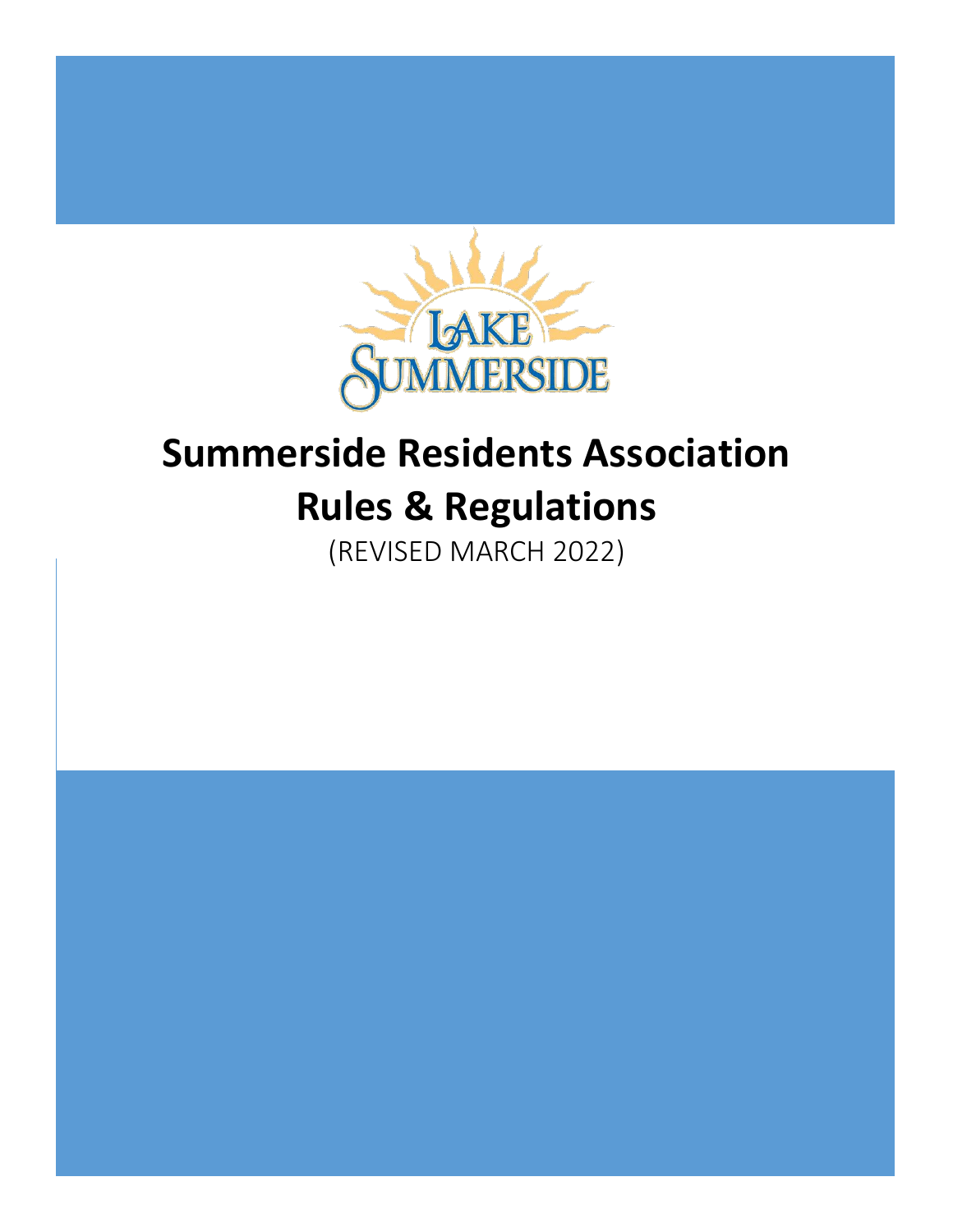## **1. USE OF AMENITIES:**

The Summerside Amenities are for the exclusive use of Members of the Summerside Residents Association (the "**Association**") and their guests.

All such Members and their guests are permitted the use of the Summerside Amenities entirely at their own risk, and subject to the Articles of Association (the "**Articles**") of the Association and these rules and regulations (the "**Rules**"), both as may be amended from time to time.

While using the Summerside Amenities, all Members and their guests must conduct themselves in a manner that is responsible, respectful and safe. Failure to do so may result in the temporary confiscation of a Member's Membership Card, and/or the suspension or termination of a Member's rights to access the Summerside Amenities, at the sole discretion of the Association. Dangerous or unlawful behavior will not be tolerated.

# **2. CONDUCT OF MEMBERS AND SUSPENSION OF PRIVILEGES**

Any member who:

- (a) uses foul or offensive language;
- (b) is disrespectful to or otherwise mistreats the staff or other Members;
- (c) or otherwise fails to follow the Rules;

will be asked to leave the Amenities. Additional consequences for an infraction of the Rules will vary according to the nature and severity of the incident as well as any previous infractions, and may include suspension or termination of a Member's right to access the Summerside Amenities, at the sole discretion of the Association. Dangerous or unlawful behavior will not be tolerated.

The Association also has a zero-tolerance policy for discrimination against SSRA staff, contractors, and other Members due to their race, religious beliefs, colour, gender, gender identity, gender expression, physical disability, mental disability, age, ancestry, place of origin, marital status, source of income, family stats, or sexual orientation of that person or class of person. Members who exhibit discriminatory behaviour while accessing the Amenities may be subject to consequences at the sole discretion of the SSRA Management and Board of Directors.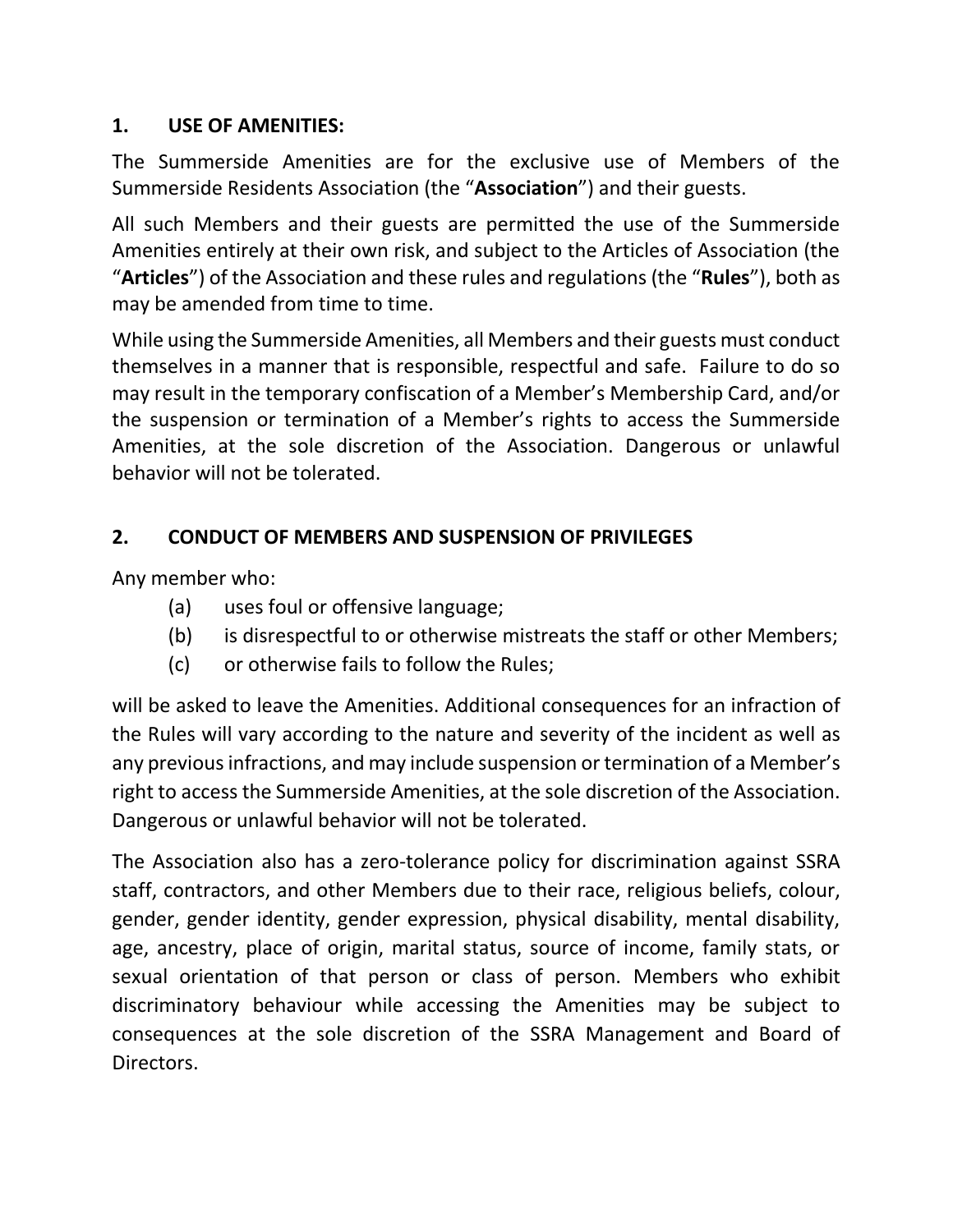# **3. HOURS**

The hours for use of certain parts of the Summerside Amenities will be posted from time to time and no Member or other person will be permitted on them except during the hours specified.

## **4. MEMBERS**

Members will be issued membership cards, which are personal to the Member and are not transferable to any other person. It is a serious breach of the Rules to lend a membership card to another person. Members, when on the Summerside Amenities, should carry their Membership Cards at all times and present them for inspection upon request of the manager, staff or security guards of the Summerside Amenities. Any person 11 years of age or younger must be accompanied by a responsible person who is at least 12 years of age.

# *Non–payment of annual fees, loss or damage of equipment/facility may prevent entrance until payment or restitution is made.*

Membership Cards remain the property of the Association who may require such cards to be returned if the holder of the card breaches these Rules.

A tenant who rents property from a Homeowner Member may use the Summerside Amenities as a Tenant Member, subject to the Articles and these Rules, and will be issued a separate Membership Card. However, the membership rights continue to belong to the Homeowner and remain associated with the Homeowner's property. At its sole discretion, the Association may contact and deal with the Homeowner, the Tenant Member, or both, regarding any issues related to the use of the Summerside Amenities by the Tenant Member.

# **5. GUESTS**

Members 18 years and older are permitted five (5) guests per household per day to access the Amenities. Members must at all times accompany all guests. A Family Member under the age of 18 may not have more than two (2) guests at any time.

Homeowner Members and Tenant Members are at all times responsible for the actions of their Family Members and their guests or their Family Members guests, including their compliance with these Rules. All Guests must be signed in. Members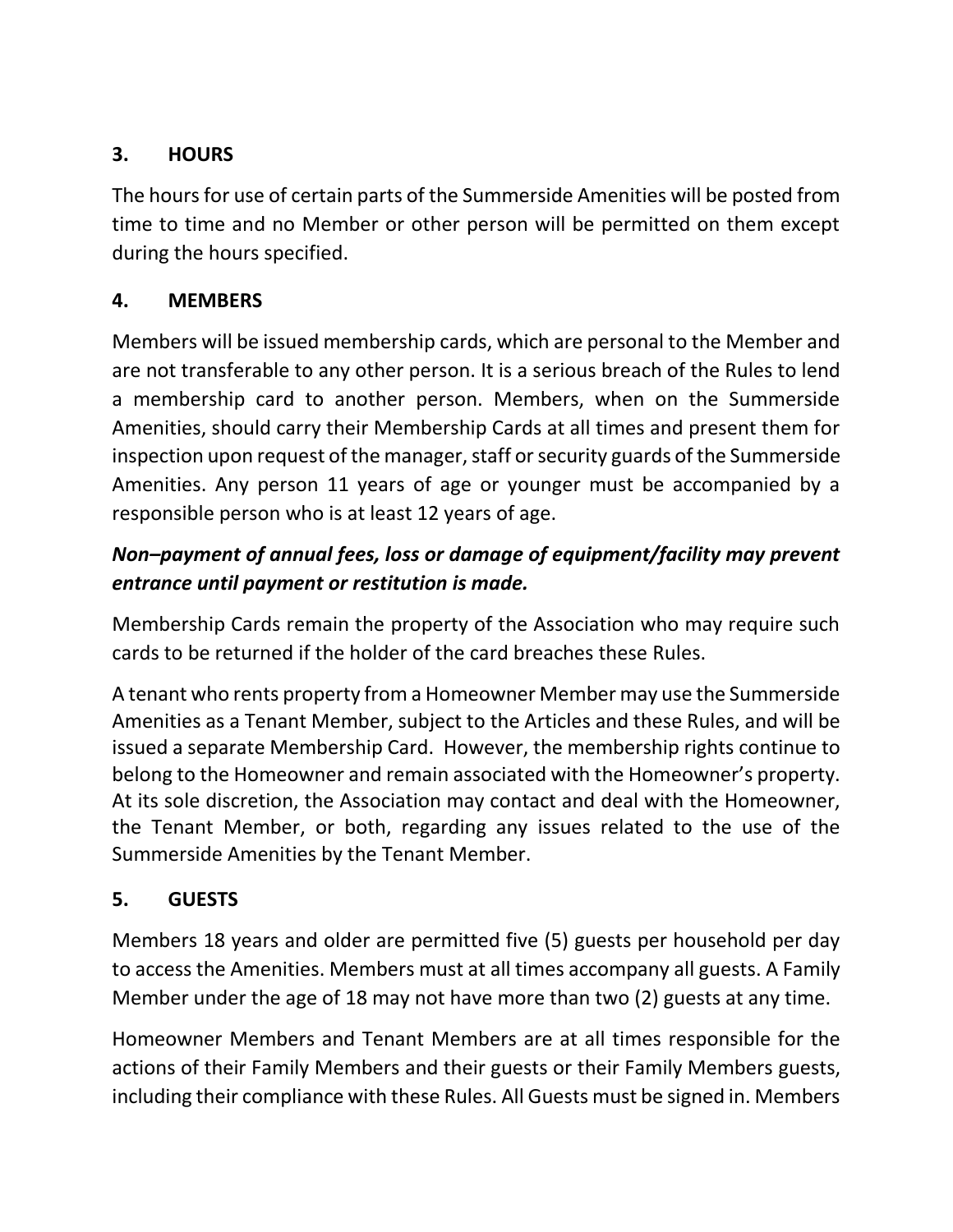must be present in the park at all times while their guests are utilizing the Amenities, and guests may not remain in the park after a Member has left.

Members whose access to the Amenities has been suspended for any reason ("**Suspended Members**") may not use the Amenities at all until the suspension is lifted by the Association. Suspended Members may not access the Amenities as guests of other Members.

Members are strictly prohibited from doing any of the following:

- (a) bringing Suspended Members to the Amenities as their guests;
- (b) signing in other Members' guests or strangers, as their own guests;
- (c) advertising on social media, or otherwise, that they will bring in guests for other Members, or bringing strangers in as their own guests; and
- (d) asking for and/or receiving financial or any other compensation in exchange for signing strangers or other Members' guests in as their own guests;

and any such activity may result in the suspension or termination of a Member's rights to access the Summerside Amenities.

## **6. FLAG SYSTEM**

The Residents Association uses a flag system to help inform users of the potential current risk level of using the lake. The Flags are placed around the lake strategically in various locations that allow them to be visible from different parts of the lake and lakeshore.

#### Flag Color and Associated Meaning:

**GREEN FLAG**: No known elevated risk of using the lake. There are always risks associated with lake use, but no additional or increased risks have been identified at this time.

**YELLOW FLAGS**: Potential elevated risk of using the lake. The lake is open, but please check the SSRA website prior to use for details regarding increased risk, and exercise caution and discretion prior to and/or during use.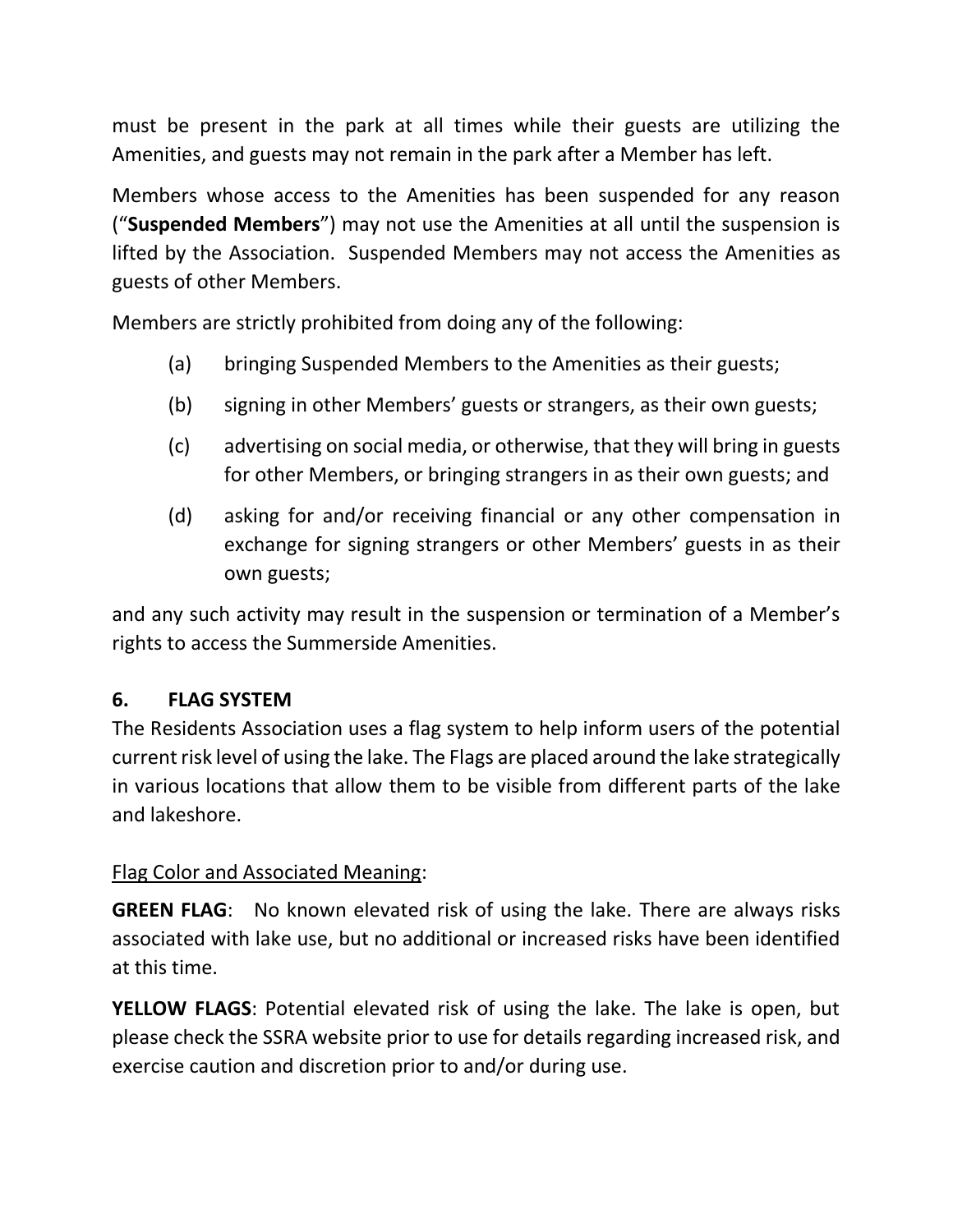**RED FLAGS**: Known increased risk of using the lake. Lake access is prohibited. Please see the SSRA website for more details.

**It is important to remember that there are always dangers associated with using the lake, and Members and their guests use the lake at their own risk.** Even when green flags are raised, lake safety, ice strength, water quality etc. can change quickly without the knowledge of the SSRA and some dangers may be difficult, if not impossible for the SSRA to identify. Therefore, **PLEASE NOTE THAT**:

- **(a) Members should not rely solely on the flag system and should continue to exercise judgment and caution at all times.**
- **(b) this flag system is being provided as a courtesy to warn Members of dangers that have been identified. The SSRA may not be qualified to, nor is it obligated to, identify and warn Members of all potential risks that may exist.**
- **(c) the SSRA assumes no liability for any injury, loss or damage related to use of the flag system, reliance by a Member on the flag system, improper or inaccurate assessment of the risk level, or failure to change the flags in a timely fashion, that may occur, or related to the use of the lake in general.**

For clarity and removal of doubt, if red flags are being displayed, it means the lake is closed, and there is no access allowed for any users. Only SSRA staff or approved contractors may access the lake during times red flags are being flown. If Members or their guests are on the lake during these times, the SSRA may contact the proper authorities (Fire Department, Police etc.) to safely remove those individuals from the lake. All costs associated with the removal of these individuals will be incurred by those individuals who were using the lake. Members using the lake at a time when red flags are raised will have their lake access reviewed. Consequences following such a review may include suspension or termination of a Member's right to access the Summerside Amenities, at the sole discretion of SSRA Management and Board of Directors.

## **7. PROHIBITIONS**

(a) No person shall at any time have or take on the lake or the adjacent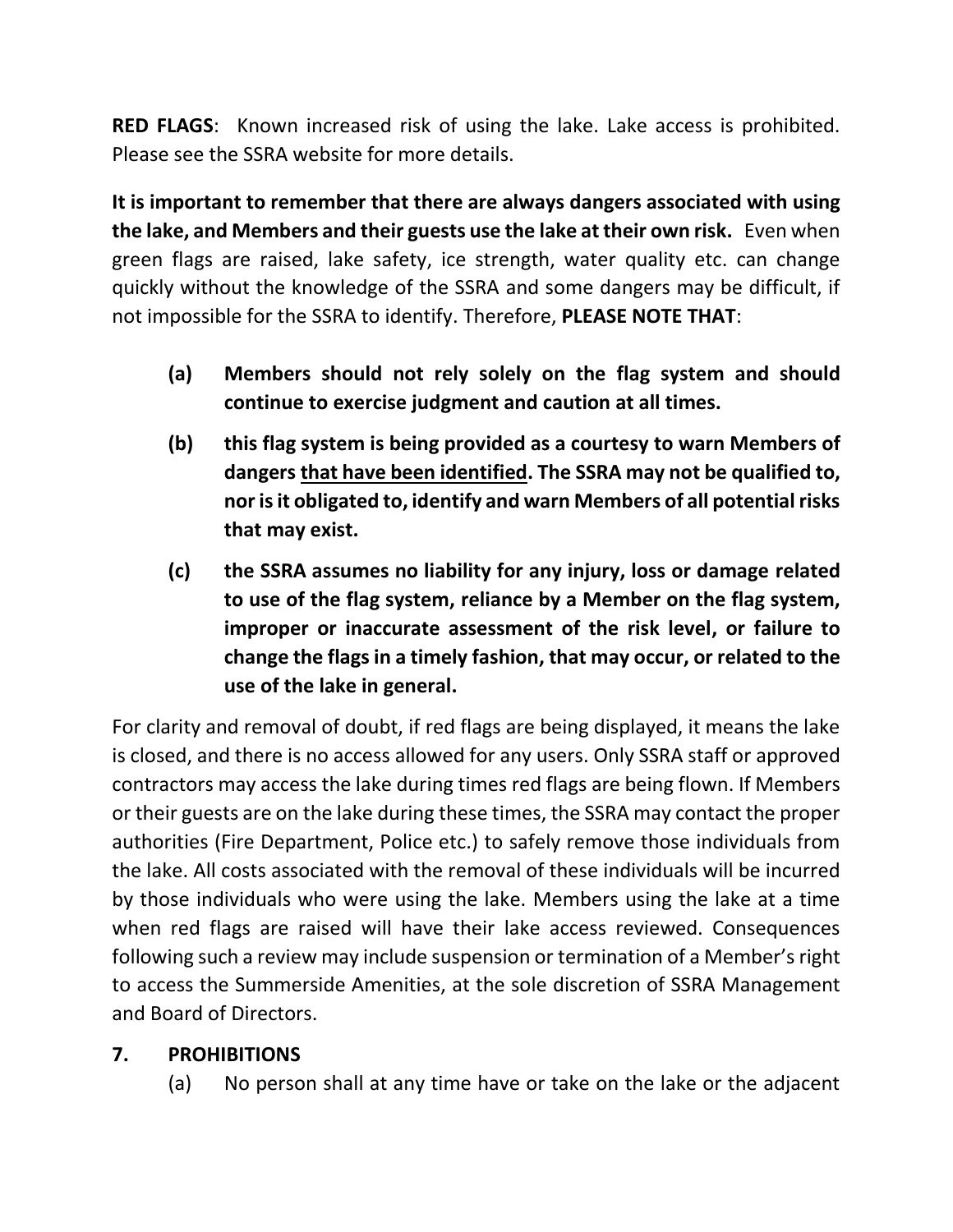beach or lakeshore park areas:

- (i) Any glass bottles or any other glass product;
- (ii) Any intoxicating liquor, alcohol, drug or similar substance;
- (iii) Any animal (certified assistance animals are exempt);
- (iv) Any bicycle or other vehicle (except in designated parking areas);
- (v) Any radio-controlled equipment (toys, boats, etc.). No drones are permitted on SSRA property, or in airspace above SSRA property;
- (vi) Any inline skates, skateboards, scooters etc.;
- (vii) Any open fire (except in specifically designated sites);
- (viii) Firewood (charcoal briquettes only);
- (ix) Any powered ice auger (electric battery powered augers are permitted); or
- (x) Any motorboat (including electric) or snowmobile (except as required by the Association for maintenance or security purposes).
- (b) No person shall at any time have or take on the Summerside Amenities:
	- (i) Any vehicle other than a bicycle (except in designated parking area);
	- (ii) Any open fire (except in specifically designated sites); or
	- (iii) Any snowmobile.
- (c) Management reserves the right to inspect all packages, tackle boxes, coolers, bags etc. to ensure that prohibited items are not brought onto the Summerside Amenities.
- (d) No person shall at any time discharge, deposit, throw, dump or place any trash, debris, or substance of any kind whatsoever (including,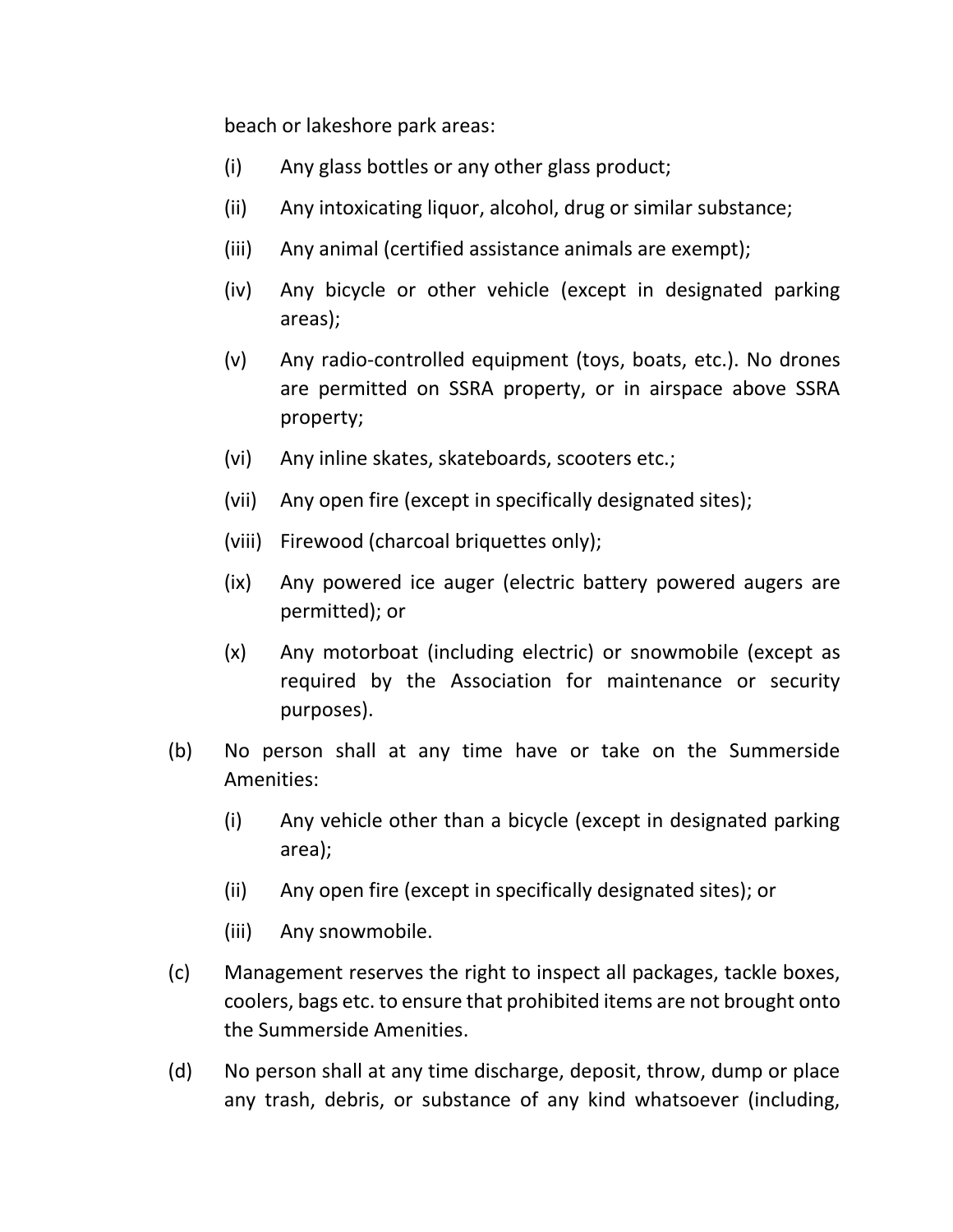without limitation, any toxic or dangerous substance, material or pollutant) in or around the lake, or in any other location on the Amenities.

- (e) No person shall at anytime remove water from the lake for their own personal use without prior permission from the SSRA.
- (f) No fertilizer shall be used on lakefront property, or property with lake access.
- (g) Members may be financially liable for damage to the Amenities and Association property, caused by them or their guests.

#### **8. BOATING**

- (a) No motorized watercraft is allowed on the lake with the exception being watercraft that is owned and operated by SSRA staff, or those who receive approval from SSRA management to operate motorized watercraft, such as various lake management contractors.
- (b) A Member wishing to sign out a boat for rental must leave his or her Membership Card at the boat dock, or as otherwise instructed at that time by SSRA staff. Subject to clause 7(d) below, the Member who signs out the boat for rental must be on the boat at all times.
- (c) All boat renters must be at least 16 years of age, or be accompanied by a person who is at least 16 years old.
- (d) If a Member signs out a watercraft for rental for use by another Member or guest, he or she is responsible for monitoring that other person and watercraft. He or she must be in another watercraft, and within a reasonably close distance at all times.
- (e) A life jacket must be worn and properly secured at all times by all people using a SSRA watercraft. The Association is not responsible for any incidents, accidents, or injuries, regardless of whether they arise from non-compliance, or otherwise.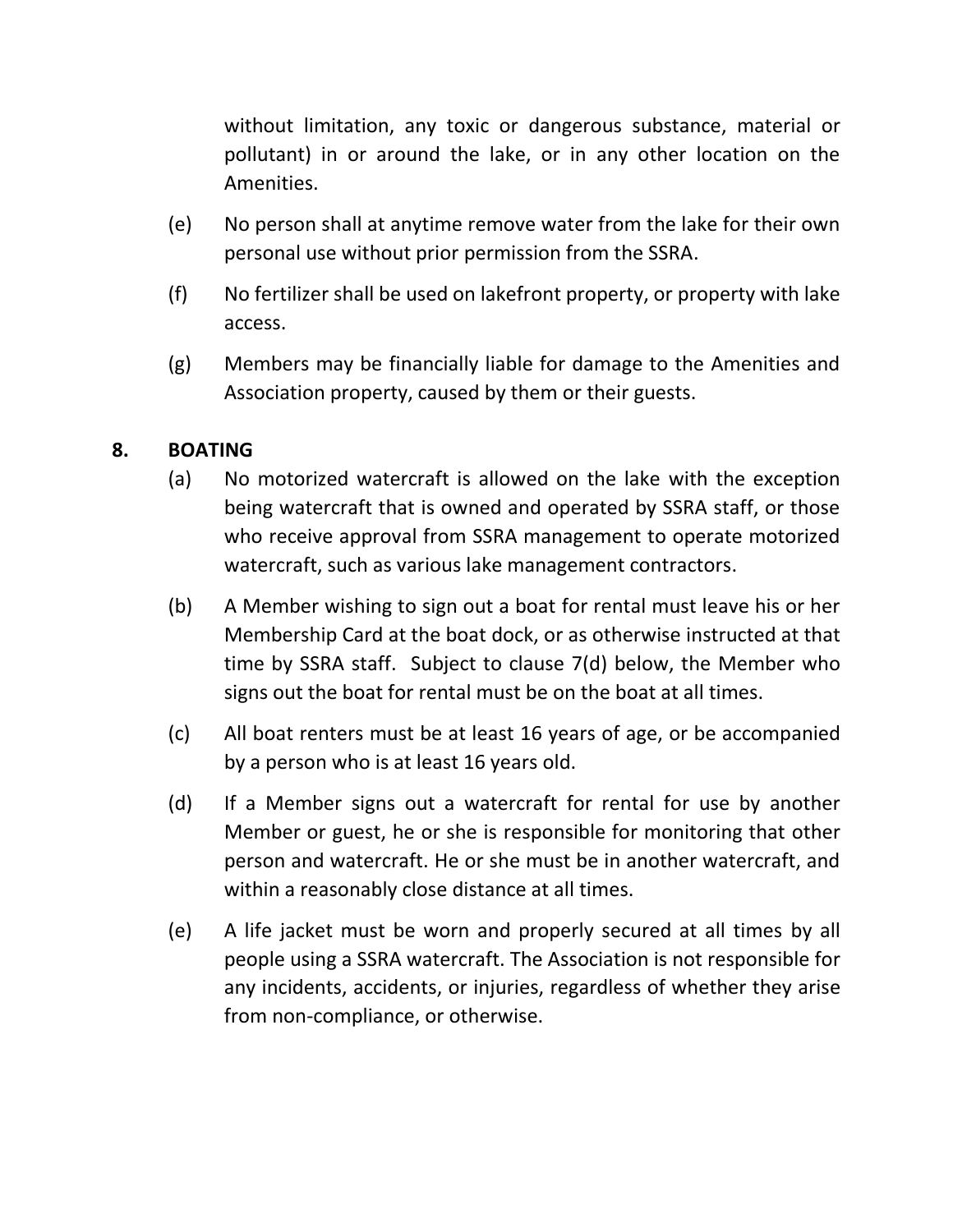- (f) Two watercraft can be rented per Membership Card. The exception are paddle boats. Only 1 paddle boat may be rented per Membership Card.
- (g) A maximum of 4 watercraft can be rented per household at one time, regardless of the number of carded Members living at that household. The exception are paddle boats. Only 2 paddle boats can be rented per household.
- (h) The following behaviour is **not permitted**:
	- (i) horseplay or swimming from boats;
	- (ii) capsizing or jumping off of watercraft (those using stand up paddleboards may climb on and off while in the water in a safe and controlled way, at their own risk);
	- (iii) operating any watercraft in an unsafe manner; and
	- (iv) docking/beaching the watercraft at locations other than the designated SSRA Boat Dock.
- (i) You must return to the dock immediately if SSRA staff sound the air horn. All watercraft must immediately be brought ashore if potentially hazardous conditions arise such as lightning, dangerous winds or storm conditions.
- (j) Boats must be used outside of the designated swimming area only.
- (k) Watercraft users must immediately adhere to Staff and Boat Patrol instructions at all times.
- (l) There is a 60-minute maximum time limit for all watercraft rentals. The hours for use of Boat Rentals will be posted from time to time and no Member or other person will be permitted to use them except during the hours specified.
- (m) Any equipment that is damaged should be returned to the dock immediately and the appropriate staff member notified.
- (n) Nannies (or other childcare providers) are not permitted to rent boats unless they are also Members.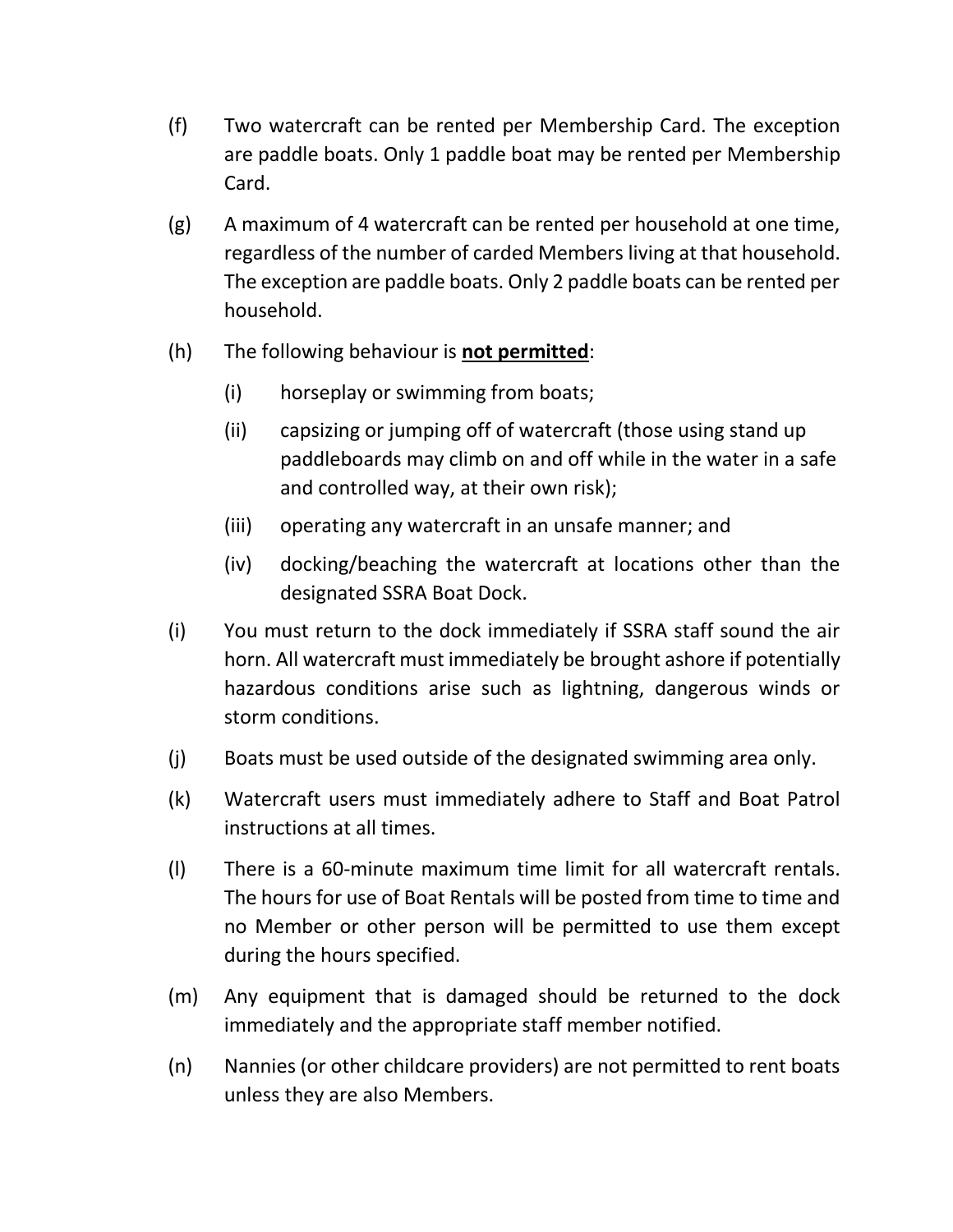- (o) Fishing is allowed from the SSRA Rowboat, canoes, and sit-on style kayaks only.
- (p) Those wishing to use the SSRA sailboat must be Members (not the guest of a Member) and must provide proof of certification proving operating competency from a SSRA recognized trainer.
- (q) Members may use their own personal non-motorized watercraft on Lake Summerside, at the discretion of SSRA staff. SSRA staff may refuse the use of personal watercraft if, at their discretion, they feel the watercraft is unsafe for the user, or for other users of the Amenities, or if it may be a disturbance to other users.
- (r) Boats used in foreign waters must be cleaned prior to launching, to prevent contamination of our Lake.
- (s) The SSRA strongly recommends the use of life jackets/PFD's when users bring their own watercraft. However, all users use the Amenities at their own risk.

## **9. FISHING**

- (a) All fishing will be done at a Member's own risk.
- (b) Fishing privileges on Lake Summerside are restricted to Summerside Members, and guests fishing with a Member present.
- (c) The daily catch limit is two (2) Trout per day with a monthly limit of twelve (12) Trout. Any Trout caught by guests will be included in the Member's household limit. Note at this time, there is no daily limit on the amount of Perch that may be caught per day by Members or their guests.
- (d) Membership Cards are to be turned into the Gatehouse while fishing within the main park. While fishing from all other approved areas, each Member must carry his or her Membership Card, unless it has been used to sign out the SSRA Rowboat, canoe, or sit- on style kayak.
- (e) Fishing is allowed from Entry Park, the Beach Club Fishing Dock, and the Fishing Cove locations only. Fishing will also be allowed from the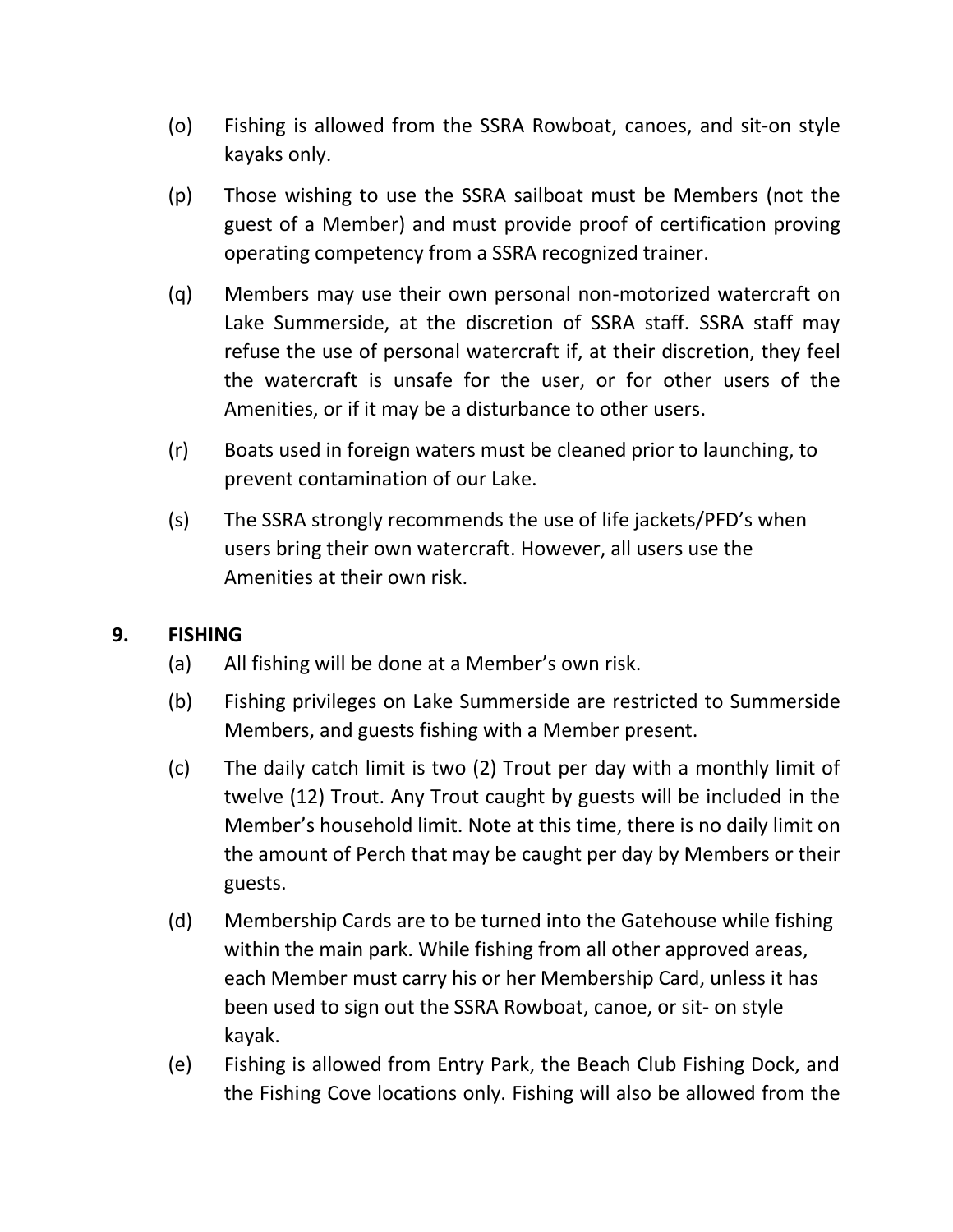SSRA rowboat, canoes, and sit-on style kayaks. Members may fish from their own watercraft upon approval from SSRA staff.

- (f) Members who have the encumbrance-based access to SSRA shared access docks, or who live lake-front and have their own private dock may fish from there as well.
- (g) All fish caught must be reported to the Gatehouse before the return of the Membership Card. Catch limits and reporting allow for proper management and restocking, which creates an enjoyable experience for all.
- (h) If fishing from approved areas outside of the main park, Members must still report any fish caught to the SSRA by either calling the Association, or emailing reception@lakesummerside.ca.
- (i) No live bait or nets may be used to catch fish. Power bait or any other live bait simulator are also not allowed. Only barbless hooks may be used.
- (j) Only one (1) fish line per person is permitted. Unattended fishing line or equipment will be confiscated for violation.
- (k) No cleaning of fish is permitted on any Lake Summerside Amenities or property.
- (l) Propane heaters are permitted while ice fishing. The maximum allowed size of propane bottle is 5 pounds, and no exposed flame is allowed.
- (m) Only hand powered or battery powered electric augers are allowed.
- (n) No live fish may leave the park.
- (o) Random tackle box checks may be performed before and after entering the lake to ensure all rules and regulations are being followed.
- (p) Fishing is not permitted from any undeveloped or unoccupied lot on Lake Summerside.
- (q) Fishing is not permitted from the boat docks or along any portion of the beach swim area.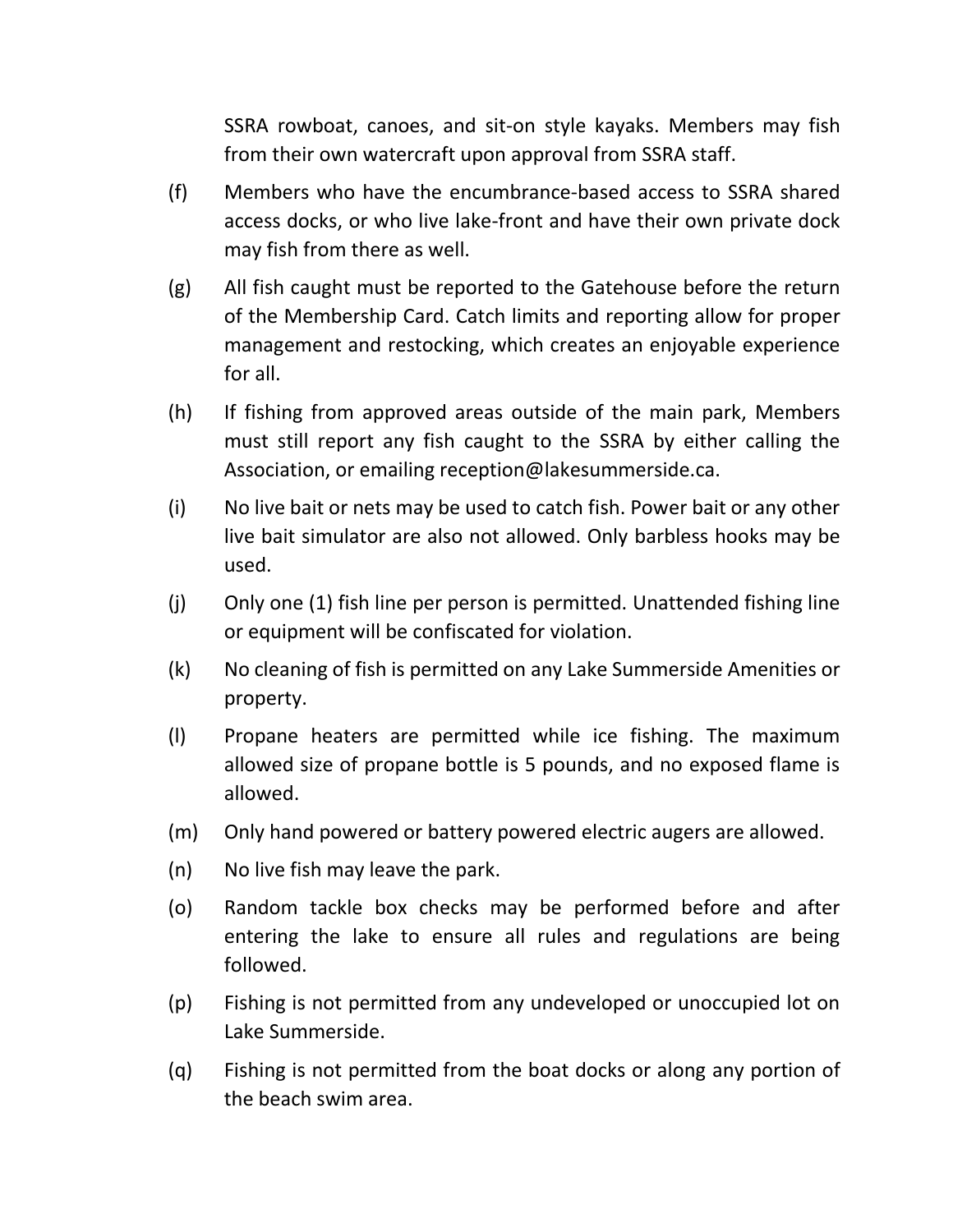- (r) Ice fishing tents are permitted; however, it must not be a permanent structure of any kind, and must be taken down each day. All park rules, including alcohol consumption and smoking, must be followed while using a tent.
- (s) The SSRA may change these rules without posted notice. Instructions of SSRA staff must be followed while fishing on the Lake.
- (t) In order to properly control and maintain the fish population in the lake the Residents Association reserves the right, from time to time and without prior notice, to suspend fishing rights in the lake for a period of time as the Association, in its sole discretion deems necessary or prudent. Notice of any temporary suspension of fishing rights shall be posted on the Association's website and on signs posted in the park.

## **10. LAKE ACCESS AND WALKWAYS**

The Lake Access Walkways are intended for the sole use of the homeowners of the Lake Access Lots which are immediately adjacent to such Walkways, and the families and guests of such homeowners. Boats and tubes are not allowed to be stored at the dock or in the access way for extended periods of time. No overnight storage is allowed.

## **11. DOCKS**

The use of all docks giving access to the lake (including docks giving access to the lake from lake shore lots) shall be subject to such rules and regulations as may be enacted from time to time by the Association.

The use of any dock giving access to the lake from a particular lakeshore lot shall (except in the case of an emergency) be restricted to the owners of that particular lakeshore lot and their families, tenants and guests.

## **12. SWIMMING**

- (a) No lifeguards or supervision is provided and Members and their guests swim at their own risk.
- (b) Swimming is prohibited from the marina dock and the fishing dock.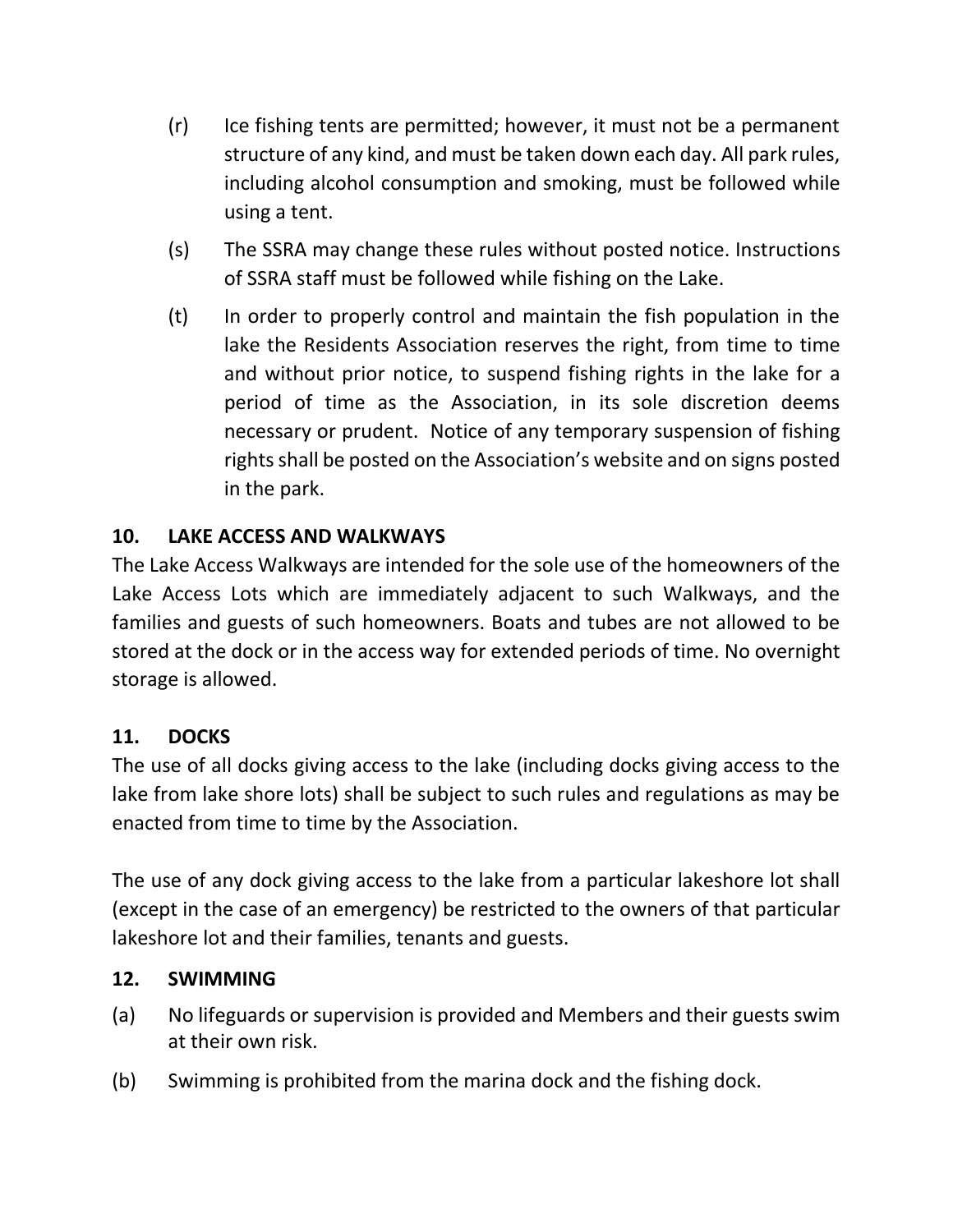- (c) A designated swimming area buoyed marked area will be established when conditions permit.
- (d) Boating, kayaking, windsurfing etc. is prohibited within in the swimming area.
- (e) All swimmers must immediately adhere to Staff and Boat Patrol instructions at all times.
- (f) Due to the potential for fishing debris in the area, swimming is not recommended in the areas around the Entry Park shoreline and dock, or along the shoreline of the designated Fishing Cove area in the southeast portion of the lake.
- (g) Diving and/or jumping from docks is prohibited.
- (h) The Association is not responsible for any incidents, accidents, or injuries, regardless of whether they arise from non-compliance, or otherwise.

#### **13. SCUBA DIVING**

Please contact the office for further information regarding scuba diving.

#### **14. WINTERS SPORTS**

The Association may, from time to time, prescribe rules related to the use of the Summerside Amenities for non-motorized winter sports. Please contact the office for further information.

#### **15. TENNIS/ PICKLEBALL**

- (a) Court 1 can be booked up to 3 days in advance online at www.lakesummerside.ca. Court 2 is first come, first served. If Court 1 is not booked, it will also be first come, first served.
- (b) The maximum time limit on a court, if others are waiting, is 60 minutes.
- (c) Courts are to be used for tennis/ pickleball only.
- (d) Soft soled court shoes are required to prevent injury and damage to the Courts.
- (e) Chairs and other hard objects are not permitted on the courts.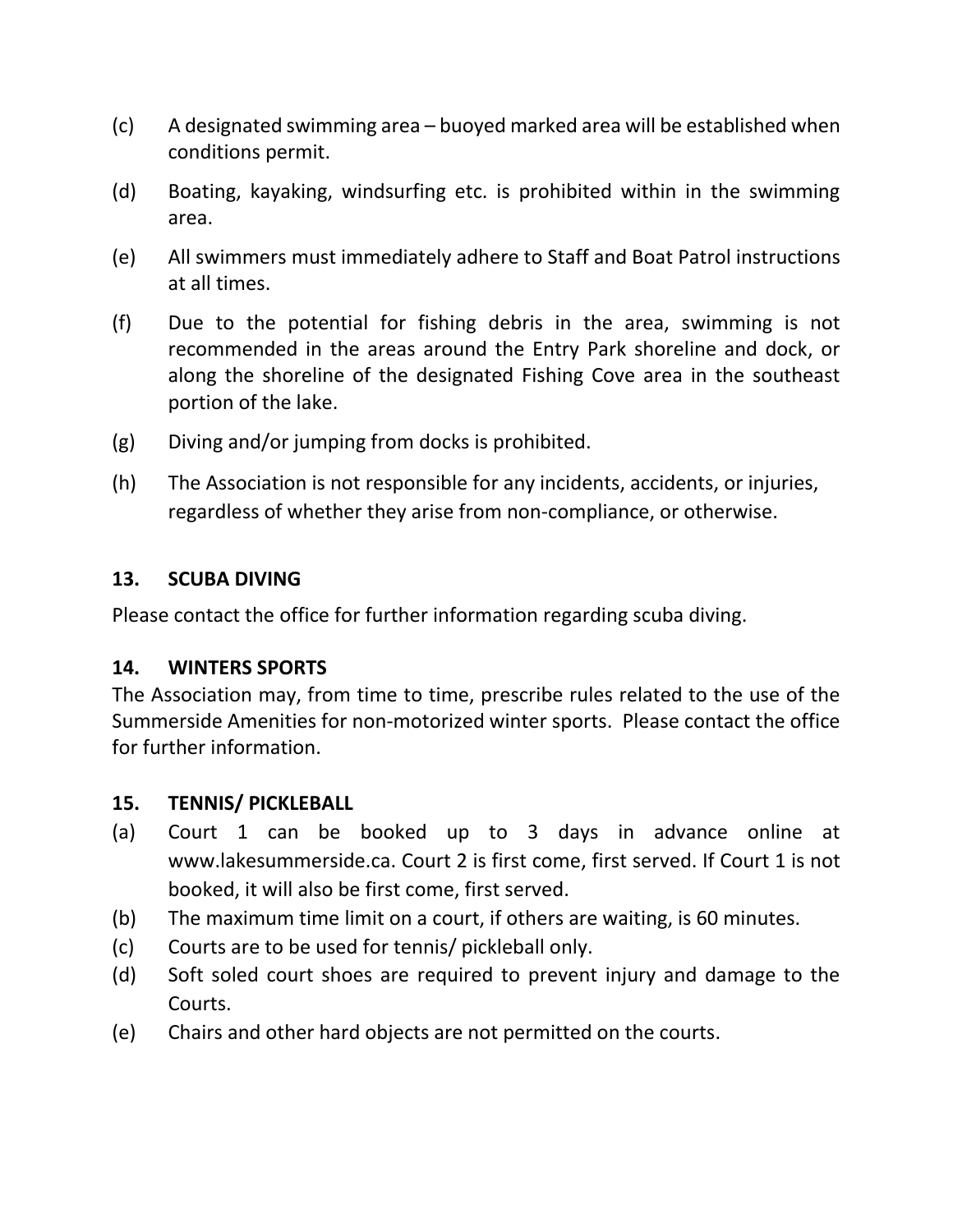(f) Jumping, sitting, or leaning on the tennis/ pickleball nets is strictly prohibited.

## **16. TRASH**

All Trash shall be deposited in the receptacles provided or shall be carried away by the Member from the Summerside Amenities. Littering is prohibited.

## **17. SMOKING**

Please help us keep the Amenities and facilities clean by not smoking while on the premises. Smoking and vaping is prohibited in all areas, with the exception of SSRA designated smoking areas, which are located outside of the Beach Club Gates.

## **18. INTEGRATED PARKLANDS**

No person shall at any time have or take onto the integrating parklands (as shown on Exhibit 1 of the Summerside Management Agreement)

- (a) Any glass bottles or any other glass product.
- (b) Any intoxicating liquor, drug or similar substance.
- (c) Any vehicle (but bicycles shall be permitted)
- (d) Any open fire.
- (e) Any motorboat.
- (f) Any snowmobile.
- (g) Any parked vehicle.

## **19. STAFF/SECURITY GUARD**

The staff/security guards' duties are to enforce these Rules and to protect the property of the Association. The staff/security guards are authorized to take all reasonable steps required to carry out their duties.

The staff/security guards will not act as a supervisor or babysitter, and are not responsible for monitoring Members' or guests' personal items or belongings. The staff, security guards, and Association are not responsible for any lost or stolen items.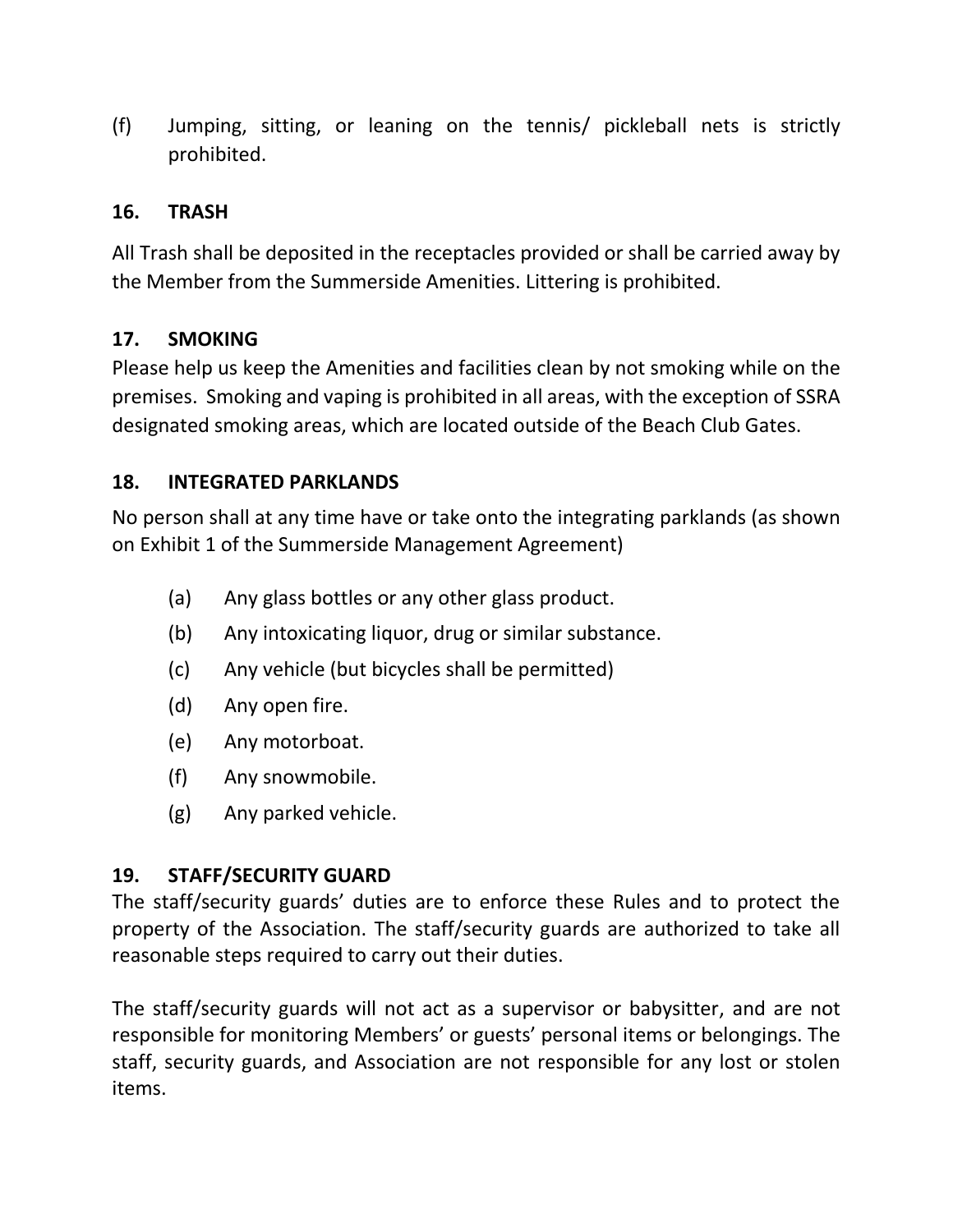# **20. AMENDMENTS AND AUTHORITY**

The Association shall have the right, in accordance with the Articles, to make amendments to these Rules (including such other and further reasonable rules and regulations) as in its judgment may from time to time be needful for the safety, care and cleanliness of the Summerside Amenities, and for preservation of good order therein. A copy of the current rules and regulation, as may be revised, shall be kept by the Association's secretary, who shall provide a copy thereof to any Member on request, and a copy shall be posted on the Association's website.

Notwithstanding what is set out in these Rules, or if no rule exists to address a particular situation that arises, it may be necessary for the General Manger of the Association to use the General Manger's reasonable discretion to temporarily or permanently resolve an issue requiring prompt attention, and the General Manager is authorized to do so. The General Manager shall only make a discretionary decision that does not comply with these Rules, when the matter is time sensitive and the General Manager has determined that the discretionary decision is in the best interest of the Association and the majority of any Members, guests, and Staff involved.

## **21. ARTICLES**

These Rules shall at all times be subject to the provisions of the Association's Articles, including article 6 thereof.

All capitalized terms not otherwise defined in these Rules shall have the meanings given to them in the Association's Articles.

## **22. GENERAL**

If any provisions of these Rules are determined by a court to be unenforceable then the remaining provisions shall nevertheless remain enforceable to the fullest extent permitted by law.

## **23. LIMITATION OF LIABILITY**

The Association, its affiliates and their employees, officers and directors (collectively the "**Released Persons**") will not be liable for any personal injuries, or any damage, loss or theft of personal property howsoever caused, that is sustained by any Member of the Association and their guests. This clause applies whether the